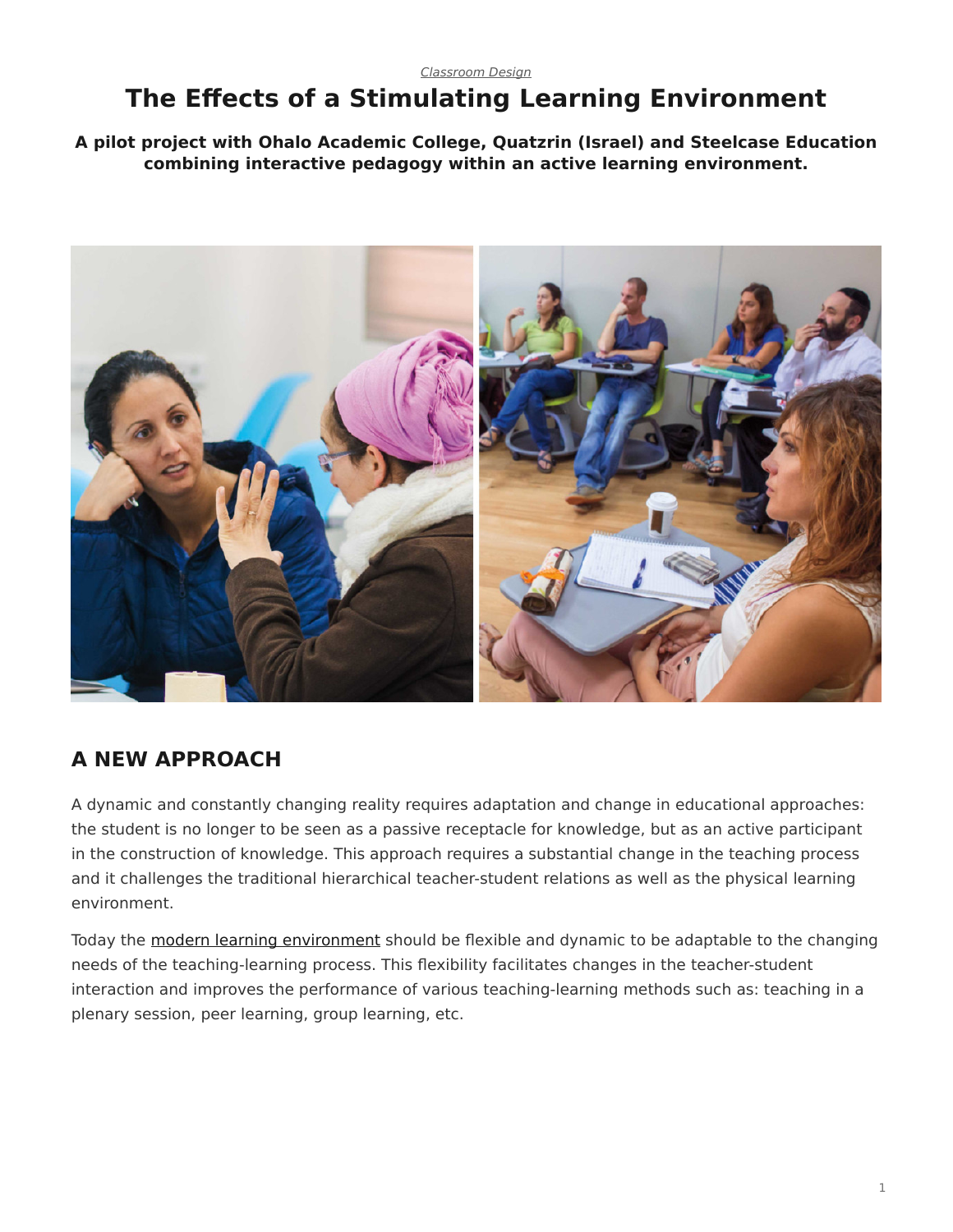It is also important to provide easy access to information for students. The learning environment needs to integrate the technical infrastructure allowing the student to collaborate with others and to interact with the teacher.

The environment should create learning "opportunities"; spaces that facilitate investigation and building of knowledge and skills. The interaction between the design of physical spaces, integration of technology and new teaching methods gives rise to a more holistic "learning-oriented design concept".

# **PROJECT SCOPE**

The recognition of the gap between modern and traditional approaches has led to a pioneer project at the School of Education, Ohalo Academic College, Qatzrin (Israel) and Steelcase Education.



The scope was to create an experimental combination of interactive pedagogy within an innovative learning environment supported by technology. The physical learning environment should allow for a variety of teacher- student interactions by offering diverse types of "settings" through which students can have different learning experiences.

Studies have demonstrated that the construction of a purpose-built learning environment influences attention, motivation and academic achievement.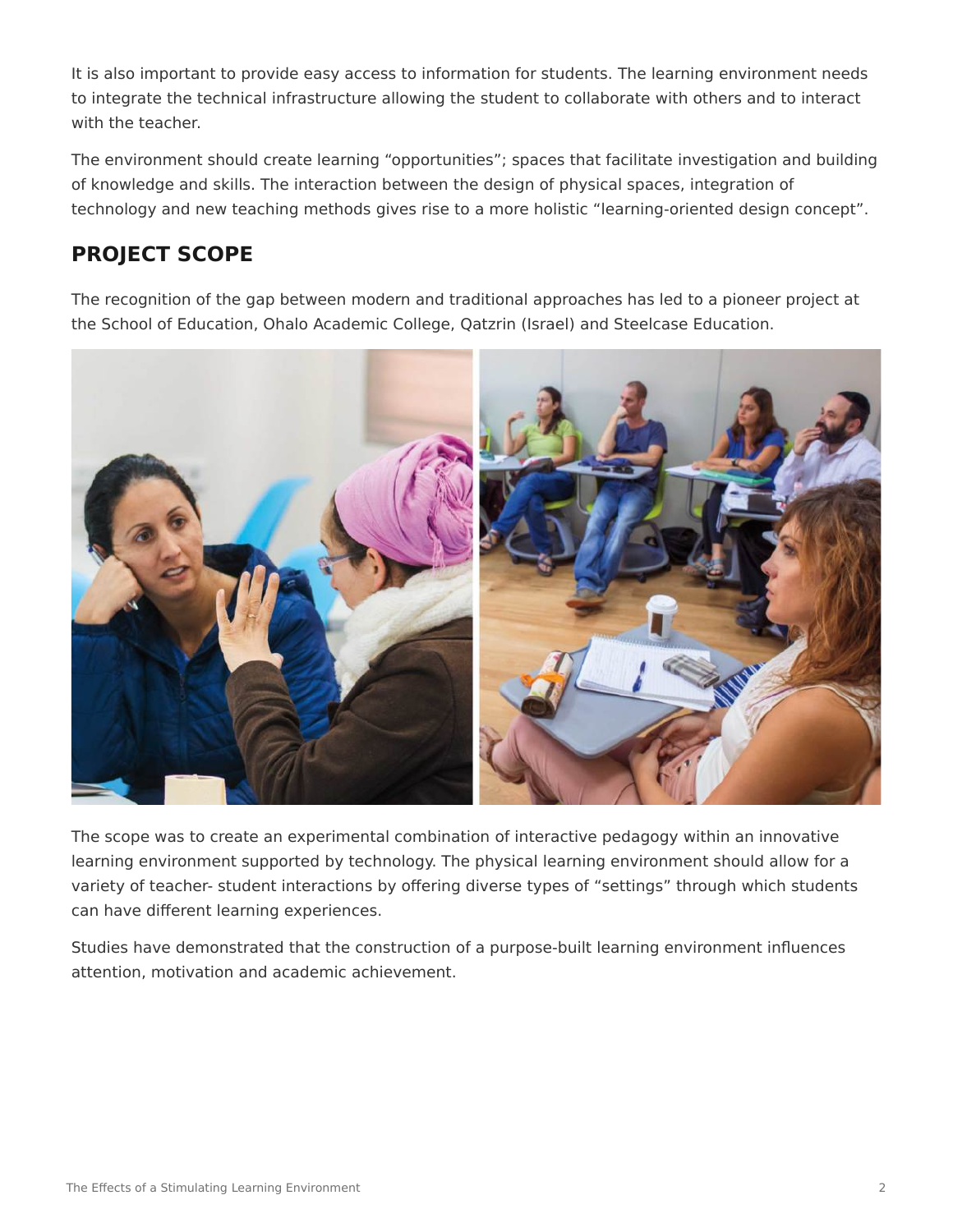### **A NEW LEARNING EXPERIENCE**

Ohalo worked with Steelcase Education to design and outfit a series of active learning classrooms to bring their vision to reality.

We wanted to understand to what extent does the design of a learning environment improve motivation to learn and how does the teacher perceive the influence of the new learning environment in comparison to the traditional classroom.

The research sample was composed of 87 multicultural students and 12 teachers at the Ohalo College, Qatzrin (Israel). They completed the Active Learning Post-Occupancy Evaluation questionnaire online at the beginning and the end of the semester.



The following parameters were used for the active learning evalutation:

- Ability to be creative
- Motivation to attend class
- Ability to achieve a higher grade
- Engagement in class
- Collaboration
- Focus
- Active involvement
- Opportunity to be committed-involved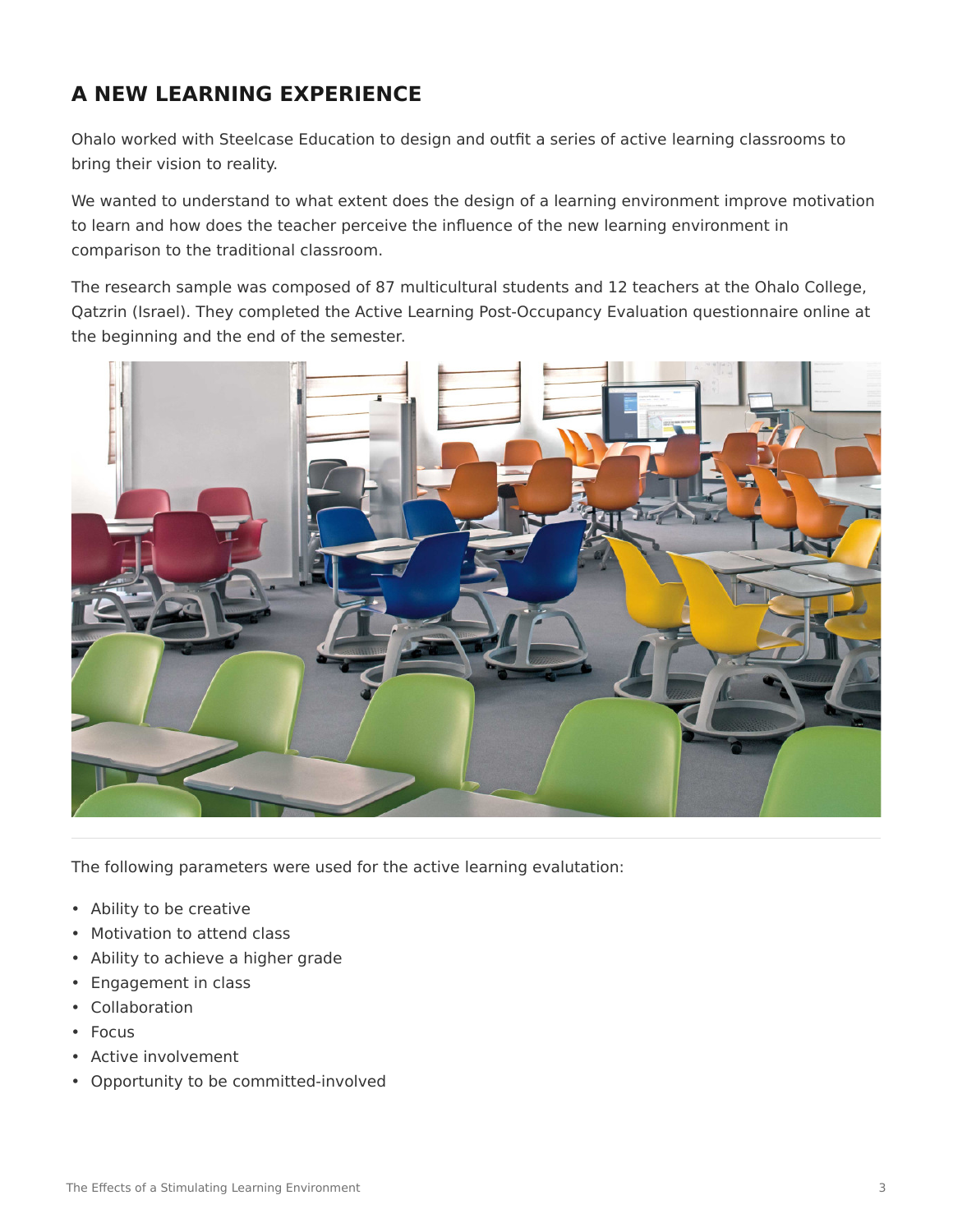- Use of varied means
- Feedback in class
- Scenarios from daily reality
- Optimal learning methods
- Physical movement in space
- Stimulation
- Performance
- Enriching experience

# **A CYCLICAL LEARNING MODEL**

The interactive process is based on a cyclical model of dynamic learning evolving from individual research to group debate.

The study starts on an individual level and evolves to peer and groups of different sizes up to the creation of a "learning community". Problems and questions will be presented and co-students are invited to come up with answers based on online research.

- 1. **Define** the topic to address
- 2. **Research** individual research on the topic
- 3. **Confirm** the research direction by the teacher
- 4. **Debate** the individual findings within a small group
- 5. **Solve** choose the solution within the group
- 6. **Plan** the next steps
- 7. **Approve** the solution and plan by the teacher
- 8. **Implement** solution

### **ENCOURAGING RESULTS**

Over 80% of respondents reported an important increase in creativity, motivation and engagement in class while studying and teaching in the new learning environment.

The learning environment facilitated the use of technology and empowered students and teachers, a key element for motivation. A significant increase in overall engagement can be observed.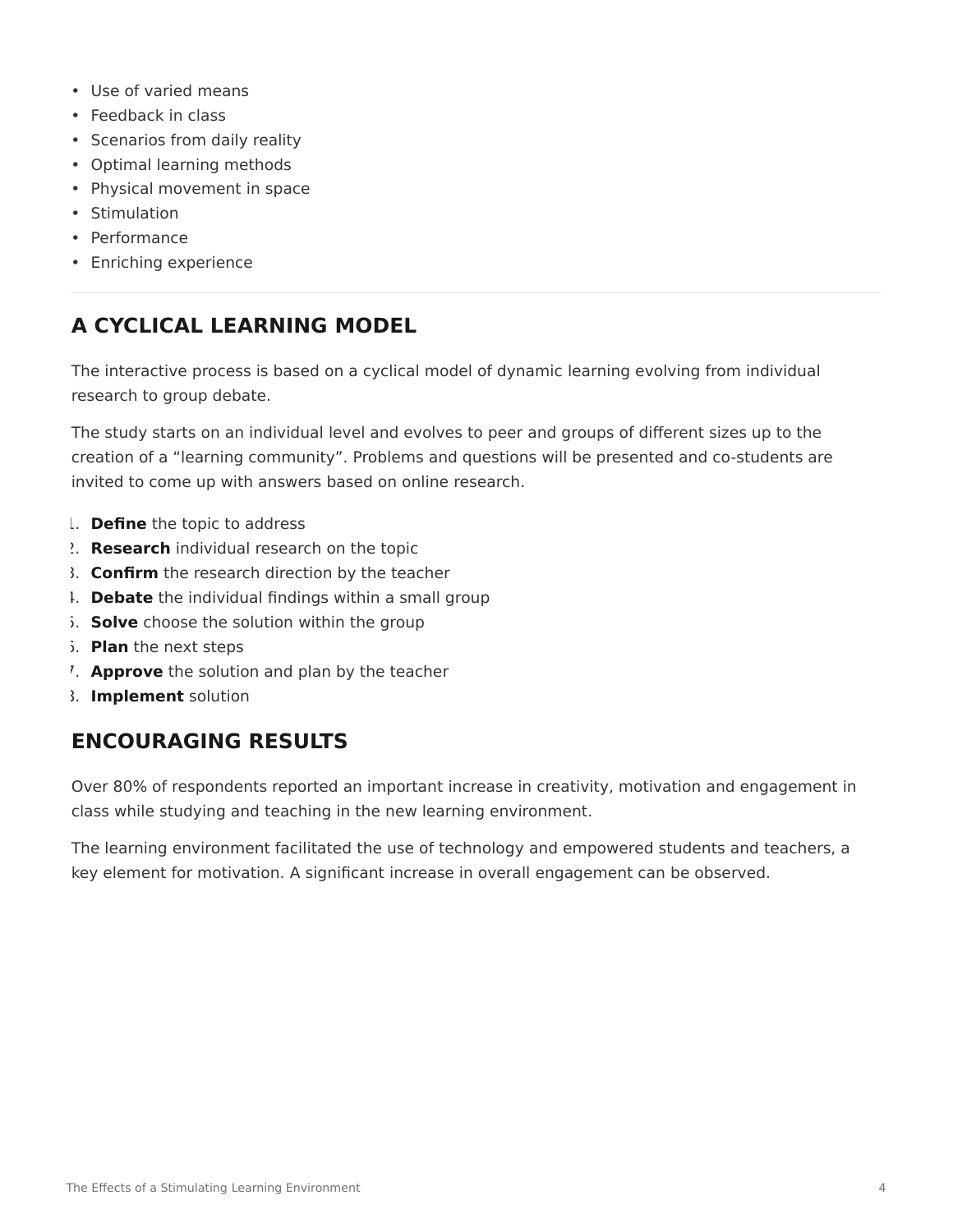#### **PERCENTAGE REPORTING INCREASES IN**

|                   | Instructors $(n=15)$  | Students (n=87) |
|-------------------|-----------------------|-----------------|
| Creativity        | $100\%$               | 95%             |
| <b>Motivation</b> | $100\%$               | 87%             |
| Performance       | 93%                   | 83%             |
| Engagement        | $1()$ ( $\frac{1}{6}$ |                 |

# **AVERAGE SCORE STUDENTS**

|                         | <b>New Classroom</b> | <b>Old Classroom</b> |
|-------------------------|----------------------|----------------------|
| <b>Teaching Methods</b> | 599,                 | 707                  |
| <b>Learning Space</b>   |                      | いにし                  |

# **AVERAGE SCORE TEACHERS**

| <b>Teaching Methods</b> | 0/2 | 10/2  |
|-------------------------|-----|-------|
| <b>Learning Space</b>   |     | 710/2 |

On every parameter the learning and teaching experience was improved notably on physical movement and general stimulation. They gave significantly higher evaluations for teaching methods and learning spaces in the new vs. traditional classrooms and perceived working there as more stimulating.

To maximize student success, the learning and teaching experience must evolve to support the generative activities and peer-to-peer learning. This pilot project shows that innovative classrooms and teaching methods can enhance problem solving, communication and collaboration — the skills demanded of today's students.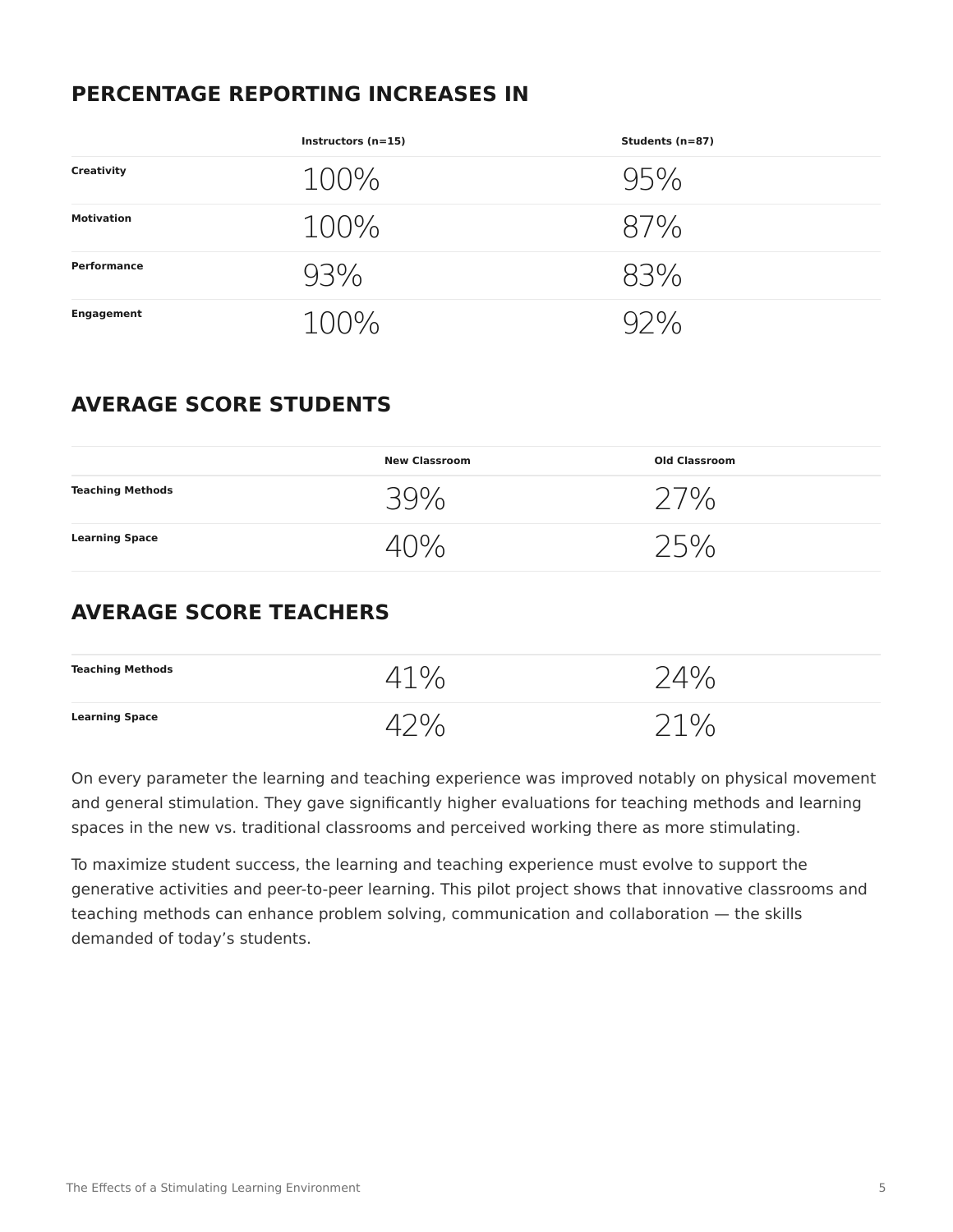#### **TEACHING METHODS**

|                                   | <b>New Classroom</b> | <b>Old Classroom</b> |
|-----------------------------------|----------------------|----------------------|
| Collaboration                     | 100%                 | 82%                  |
| <b>Focus</b>                      | 92%                  | 86%                  |
| <b>Active involvement</b>         | 98%                  | 82%                  |
| <b>Opportunity to engage</b>      | 98%                  | 92%                  |
| <b>Multiple means</b>             | 100%                 | 76%                  |
| In-class feedback                 | 96%                  | 82%                  |
| <b>Real-life scenarios</b>        | 94%                  | 84%                  |
| <b>Ways of learning best</b>      | 96%                  | 76%                  |
| <b>Physical movement</b>          | 100%                 | 54%                  |
| <b>Stimulation</b>                | 94%                  | 64%                  |
| <b>Comfortable to participate</b> | 100%                 | 90%                  |
| <b>Enriching experience</b>       | 96%                  | 80%                  |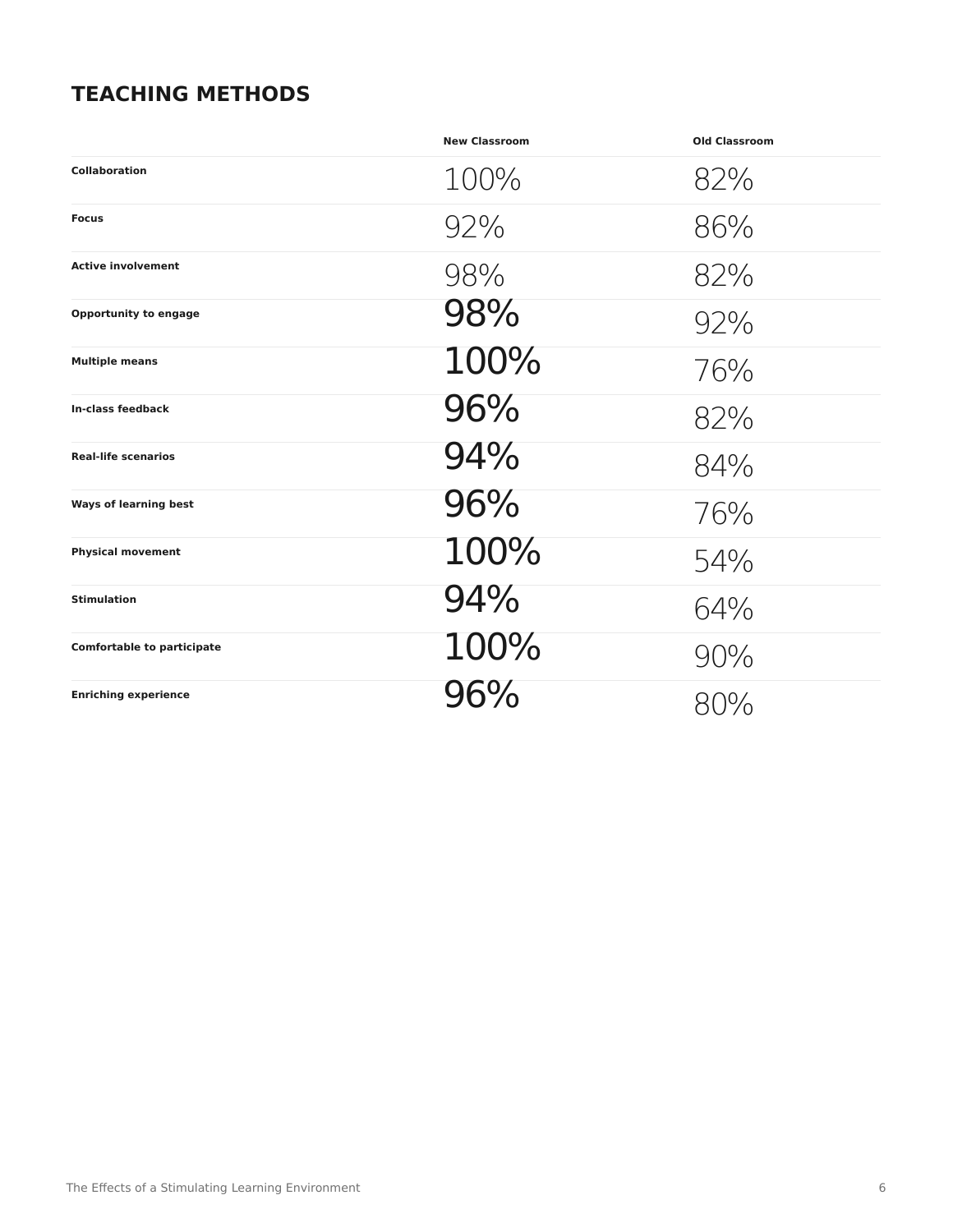#### **LEARNING SPACES**

|                                   | <b>New Classroom</b> | <b>Old Classroom</b> |
|-----------------------------------|----------------------|----------------------|
| <b>Collaboration</b>              | 98%                  | 82%                  |
| <b>Focus</b>                      | 96%                  | 81%                  |
| <b>Active involvement</b>         | 98%                  | 82%                  |
| <b>Opportunity to engage</b>      | 100%                 | 72%                  |
| <b>Multiple means</b>             | 98%                  | 76%                  |
| <b>In-class feedback</b>          | 96%                  | 76%                  |
| <b>Real-life scenarios</b>        | 98%                  | 68%                  |
| <b>Ways of learning best</b>      | 100%                 | 70%                  |
| <b>Physical movement</b>          | 98%                  | 64%                  |
| <b>Stimulation</b>                | 100%                 | 78%                  |
| <b>Comfortable to participate</b> | 98%                  | 76%                  |
| <b>Enriching experience</b>       | 100%                 | 72%                  |

#### **Featured Product**